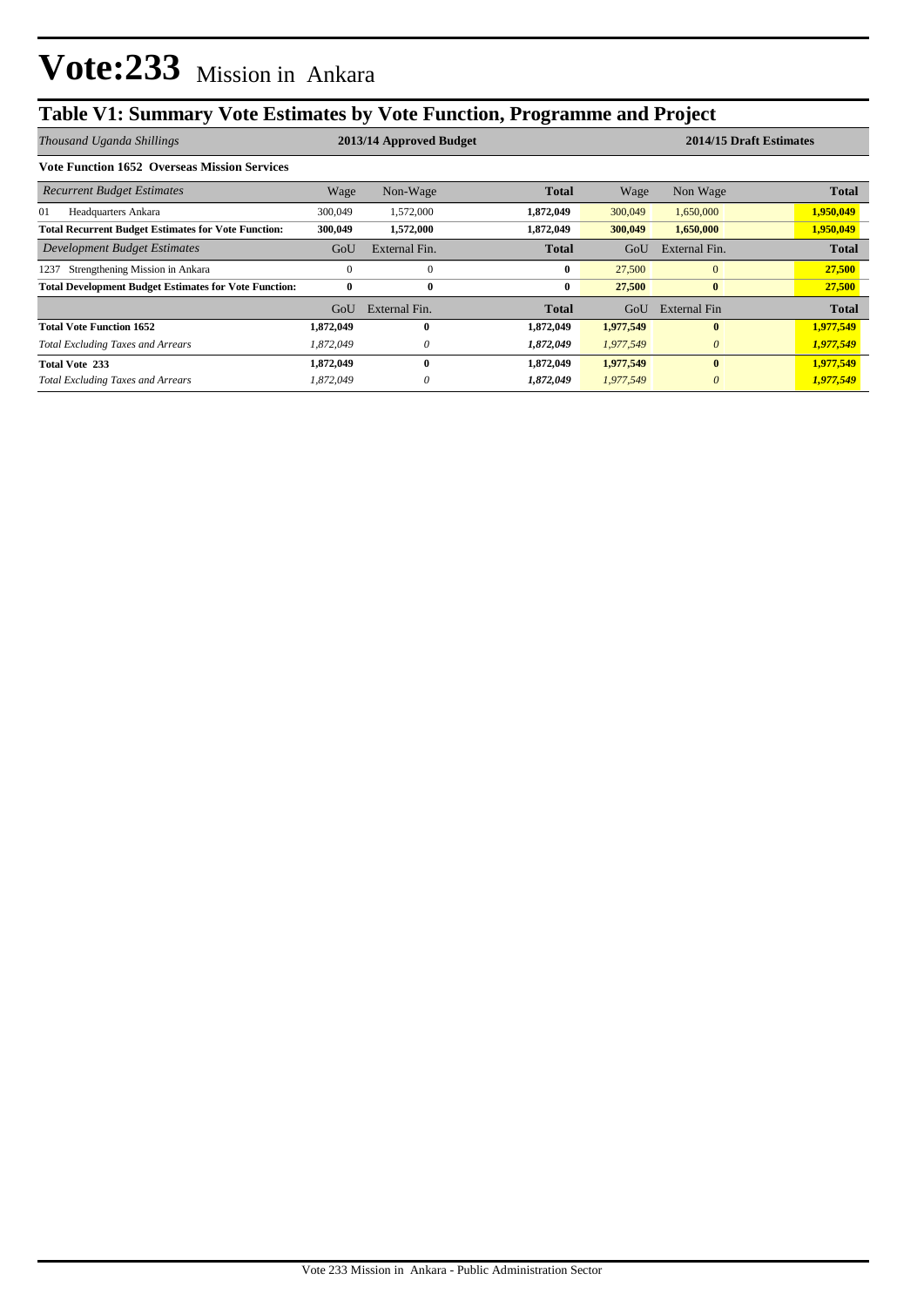## **Vote:233** Mission in Ankara

### **Table V2: Summary Vote Estimates by Item**

| Thousand Uganda Shillings                                |                | 2013/14 Approved Budget |              | 2014/15 Draft Estimates |                       |              |  |
|----------------------------------------------------------|----------------|-------------------------|--------------|-------------------------|-----------------------|--------------|--|
|                                                          |                | GoU External Fin.       | <b>Total</b> |                         | GoU External Fin.     | <b>Total</b> |  |
| <b>Employees, Goods and Services (Outputs Provided)</b>  | 1,872,049      | 0                       | 1,872,049    | 1,950,049               | $\boldsymbol{\theta}$ | 1,950,049    |  |
| 211103 Allowances                                        | 697,575        | $\mathbf{0}$            | 697,575      | 775,575                 | $\mathbf{0}$          | 775,575      |  |
| 211105 Missions staff salaries                           | 300,049        | $\Omega$                | 300,049      | 300,049                 | $\Omega$              | 300,049      |  |
| 213001 Medical expenses (To employees)                   | 47,325         | $\Omega$                | 47,325       | 47,325                  | $\Omega$              | 47,325       |  |
| 221001 Advertising and Public Relations                  | 1,000          | $\Omega$                | 1,000        | 1,000                   | $\Omega$              | 1,000        |  |
| 221002 Workshops and Seminars                            | 1,000          | $\Omega$                | 1,000        | 1,000                   | $\Omega$              | 1,000        |  |
| 221008 Computer supplies and Information Technology (IT) | 4,000          | $\Omega$                | 4,000        | 4,000                   | $\Omega$              | 4,000        |  |
| 221009 Welfare and Entertainment                         | 8,000          | $\Omega$                | 8,000        | 8,000                   | $\Omega$              | 8,000        |  |
| 221011 Printing, Stationery, Photocopying and Binding    | 15,000         | $\mathbf{0}$            | 15,000       | 25,000                  | $\Omega$              | 25,000       |  |
| 222001 Telecommunications                                | 13,000         | $\Omega$                | 13,000       | 33,000                  | $\Omega$              | 33,000       |  |
| 222002 Postage and Courier                               | 1,000          | 0                       | 1,000        | 1,000                   | $\Omega$              | 1,000        |  |
| 223001 Property Expenses                                 |                | $\Omega$                | 0            | 4,500                   | $\Omega$              | 4,500        |  |
| 223003 Rent – (Produced Assets) to private entities      | 655,200        | 0                       | 655,200      | 592,200                 | $\Omega$              | 592,200      |  |
| 223004 Guard and Security services                       | $\Omega$       | $\Omega$                | 0            | 23,000                  | $\Omega$              | 23,000       |  |
| 223005 Electricity                                       | 7,000          | $\Omega$                | 7,000        | 15,000                  | $\Omega$              | 15,000       |  |
| 223006 Water                                             | 3,000          | $\Omega$                | 3,000        | 5,000                   | $\Omega$              | 5,000        |  |
| 223007 Other Utilities- (fuel, gas, firewood, charcoal)  | 17,900         | 0                       | 17,900       | 17,900                  | 0                     | 17,900       |  |
| 224002 General Supply of Goods and Services              | 4,500          | $\Omega$                | 4,500        | $\overline{0}$          | $\Omega$              | $\mathbf{0}$ |  |
| 226001 Insurances                                        | 4,000          | $\Omega$                | 4,000        | 4,000                   | $\Omega$              | 4,000        |  |
| 227001 Travel inland                                     | 15,000         | $\Omega$                | 15,000       | 15,000                  | $\Omega$              | 15,000       |  |
| 227002 Travel abroad                                     | 60,000         | $\Omega$                | 60,000       | 60,000                  | $\Omega$              | 60,000       |  |
| 227004 Fuel, Lubricants and Oils                         | 10,000         | $\Omega$                | 10,000       | 10,000                  | $\Omega$              | 10,000       |  |
| 228004 Maintenance – Other                               | 7,500          | $\mathbf{0}$            | 7,500        | 7,500                   | $\mathbf{0}$          | 7,500        |  |
| <b>Investment</b> (Capital Purchases)                    | $\theta$       | 0                       | 0            | 27,500                  | $\boldsymbol{\theta}$ | 27,500       |  |
| 231006 Furniture and fittings (Depreciation)             | $\overline{0}$ | $\boldsymbol{0}$        | 0            | 27,500                  | $\mathbf{0}$          | 27,500       |  |
| <b>Grand Total Vote 233</b>                              | 1,872,049      | $\bf{0}$                | 1,872,049    | 1,977,549               | $\bf{0}$              | 1,977,549    |  |
| <b>Total Excluding Taxes and Arrears</b>                 | 1,872,049      | 0                       | 1,872,049    | 1,977,549               | $\theta$              | 1,977,549    |  |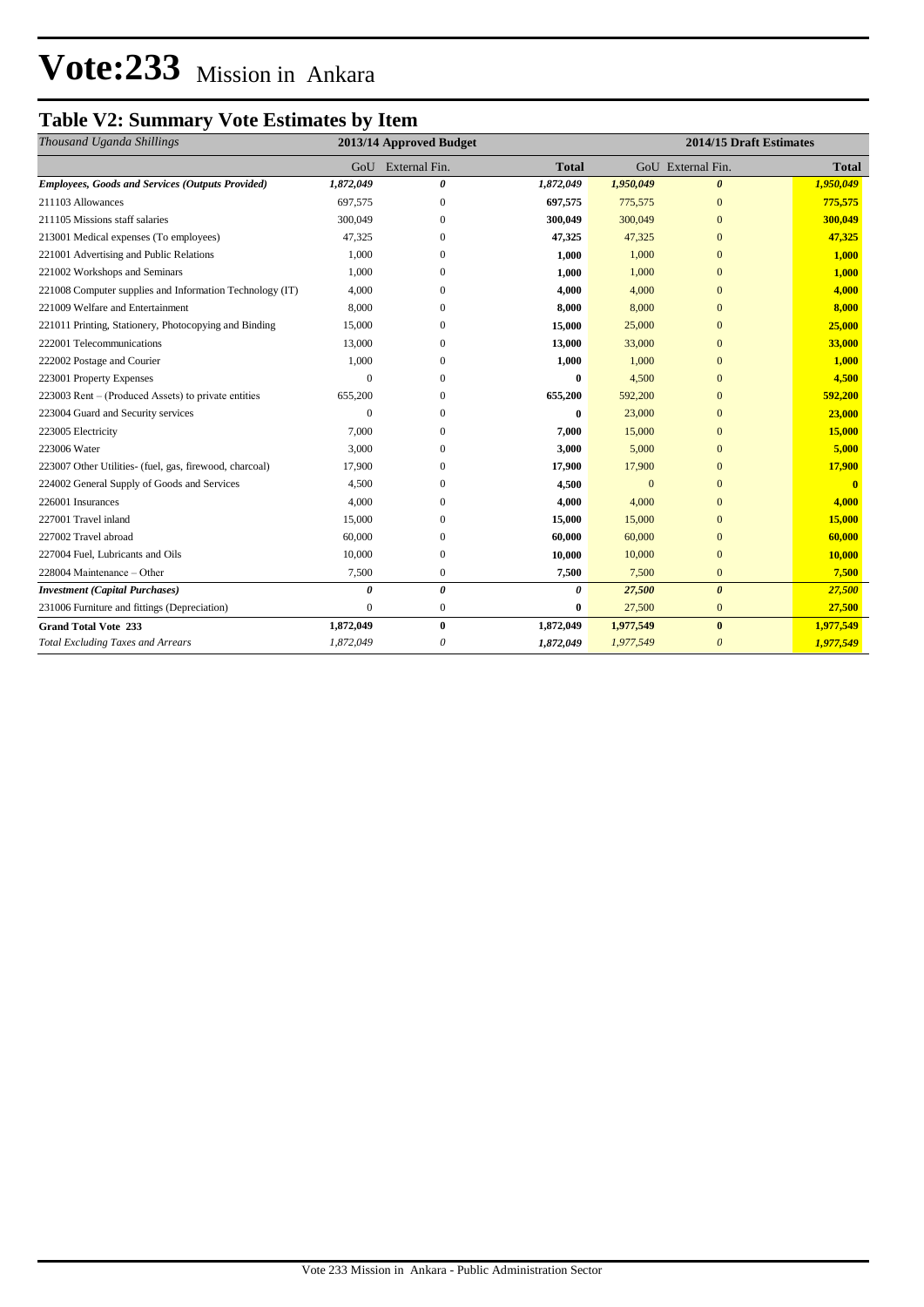## **Vote:233** Mission in Ankara

### **Table V3: Detailed Estimates by Vote Function, Cost Centre, Output and Item**

#### *Vote Function 1652 Overseas Mission Services*

#### *Recurrent Budget Estimates*

#### **Programme 01 Headquarters Ankara**

| Thousand Uganda Shillings                                            | 2013/14 Approved Budget |                  |              | 2014/15 Draft Estimates |                  |                |
|----------------------------------------------------------------------|-------------------------|------------------|--------------|-------------------------|------------------|----------------|
| <b>Outputs Provided</b>                                              | Wage                    | Non-Wage         | <b>Total</b> | Wage                    | Non Wage         | <b>Total</b>   |
| <b>Output:165201 Cooperation frameworks</b>                          |                         |                  |              |                         |                  |                |
| 211103 Allowances                                                    | $\boldsymbol{0}$        | 395,000          | 395,000      | $\mathbf{0}$            | 473,000          | 473,000        |
| 211105 Missions staff salaries                                       | 300,049                 | $\mathbf{0}$     | 300,049      | 300,049                 | $\mathbf{0}$     | 300,049        |
| 213001 Medical expenses (To employees)                               | $\boldsymbol{0}$        | 40,000           | 40,000       | $\mathbf{0}$            | 40,000           | 40,000         |
| 221001 Advertising and Public Relations                              | $\boldsymbol{0}$        | 1,000            | 1,000        | $\mathbf{0}$            | 1,000            | 1,000          |
| 221002 Workshops and Seminars                                        | $\mathbf{0}$            | 1,000            | 1,000        | $\mathbf{0}$            | 1,000            | 1,000          |
| 221008 Computer supplies and Information Tec                         | $\boldsymbol{0}$        | 4,000            | 4,000        | $\mathbf{0}$            | 4,000            | 4,000          |
| 221009 Welfare and Entertainment                                     | $\mathbf{0}$            | 4,000            | 4,000        | $\mathbf{0}$            | 4,000            | 4,000          |
| 221011 Printing, Stationery, Photocopying and                        | $\boldsymbol{0}$        | 15,000           | 15,000       | $\mathbf{0}$            | 15,000           | 15,000         |
| 222001 Telecommunications                                            | $\mathbf{0}$            | 4,000            | 4,000        | $\overline{0}$          | 4,000            | 4,000          |
| 222002 Postage and Courier                                           | $\overline{0}$          | 1,000            | 1,000        | $\overline{0}$          | 1,000            | 1,000          |
| 223001 Property Expenses                                             | $\mathbf{0}$            | $\overline{0}$   | $\bf{0}$     | $\overline{0}$          | 4,500            | 4,500          |
| 223003 Rent – (Produced Assets) to private enti                      | $\boldsymbol{0}$        | 276,100          | 276,100      | $\mathbf{0}$            | 243,100          | 243,100        |
| 223004 Guard and Security services                                   | $\overline{0}$          | $\overline{0}$   | $\bf{0}$     | $\overline{0}$          | 23,000           | 23,000         |
| 223005 Electricity                                                   | $\mathbf{0}$            | 7,000            | 7,000        | $\mathbf{0}$            | 15,000           | 15,000         |
| 223006 Water                                                         | $\mathbf{0}$            | 3,000            | 3,000        | $\mathbf{0}$            | 5,000            | 5,000          |
| 223007 Other Utilities- (fuel, gas, firewood, cha                    | $\boldsymbol{0}$        | 17,900           | 17,900       | $\mathbf{0}$            | 17,900           | <b>17,900</b>  |
| 224002 General Supply of Goods and Services                          | $\boldsymbol{0}$        | 4,500            | 4,500        | $\mathbf{0}$            | $\boldsymbol{0}$ | $\mathbf{0}$   |
| 226001 Insurances                                                    | $\boldsymbol{0}$        | 2,000            | 2,000        | $\mathbf{0}$            | 2,000            | 2,000          |
| 227001 Travel inland                                                 | $\boldsymbol{0}$        | 15,000           | 15,000       | $\mathbf{0}$            | 15,000           | 15,000         |
| 227002 Travel abroad                                                 | $\boldsymbol{0}$        | 60,000           | 60,000       | $\mathbf{0}$            | 60,000           | 60,000         |
| 227004 Fuel, Lubricants and Oils                                     | $\boldsymbol{0}$        | 10,000           | 10,000       | $\mathbf{0}$            | 10,000           | 10,000         |
| 228004 Maintenance – Other                                           | $\boldsymbol{0}$        | 7,500            | 7,500        | $\mathbf{0}$            | 7,500            | 7,500          |
| Total Cost of Output 165201:                                         | 300,049                 | 868,000          | 1,168,049    | 300,049                 | 946,000          | 1,246,049      |
| Output:165202 Consulars services                                     |                         |                  |              |                         |                  |                |
| 221011 Printing, Stationery, Photocopying and                        | $\boldsymbol{0}$        | $\boldsymbol{0}$ | $\bf{0}$     | $\mathbf{0}$            | 10,000           | 10,000         |
| 222001 Telecommunications                                            | $\mathbf{0}$            | $\boldsymbol{0}$ | $\bf{0}$     | $\mathbf{0}$            | 10,000           | 10,000         |
| 223003 Rent – (Produced Assets) to private enti                      | $\boldsymbol{0}$        | 100,000          | 100,000      | $\mathbf{0}$            | 80,000           | 80,000         |
| Total Cost of Output 165202:                                         | $\boldsymbol{\theta}$   | 100,000          | 100,000      | $\boldsymbol{\theta}$   | 100,000          | <b>100,000</b> |
| Output:165204 Promotion of trade, tourism, education, and investment |                         |                  |              |                         |                  |                |
| 211103 Allowances                                                    | $\mathbf{0}$            | 302,575          | 302,575      | $\overline{0}$          | 302,575          | 302,575        |
| 213001 Medical expenses (To employees)                               | $\mathbf{0}$            | 7,325            | 7,325        | $\mathbf{0}$            | 7,325            | 7,325          |
| 221009 Welfare and Entertainment                                     | $\mathbf{0}$            | 4,000            | 4,000        | $\mathbf{0}$            | 4,000            | 4,000          |
| 222001 Telecommunications                                            | $\boldsymbol{0}$        | 9,000            | 9,000        | $\mathbf{0}$            | 19,000           | 19,000         |
| 223003 Rent – (Produced Assets) to private enti                      | $\boldsymbol{0}$        | 279,100          | 279,100      | $\mathbf{0}$            | 269,100          | 269,100        |
| 226001 Insurances                                                    | $\boldsymbol{0}$        | 2,000            | 2,000        | $\mathbf{0}$            | 2,000            | 2,000          |
| Total Cost of Output 165204:                                         | 0                       | 604,000          | 604,000      | $\boldsymbol{\theta}$   | 604,000          | 604,000        |
| <b>Total Cost of Outputs Provided</b>                                | 300,049                 | 1,572,000        | 1,872,049    | 300,049                 | 1,650,000        | 1,950,049      |
| <b>Total Programme 01</b>                                            | 300,049                 | 1,572,000        | 1,872,049    | 300,049                 | 1,650,000        | 1,950,049      |
| <b>Total Excluding Arrears</b>                                       | 300,049                 | 1,572,000        | 1,872,049    | 300,049                 | 1,650,000        | 1,950,049      |

*Development Budget Estimates*

#### **Project 1237 Strengthening Mission in Ankara**

| Thousand Uganda Shillings                                               |     | 2013/14 Approved Budget |              | 2014/15 Draft Estimates |                         |              |
|-------------------------------------------------------------------------|-----|-------------------------|--------------|-------------------------|-------------------------|--------------|
| <b>Capital Purchases</b>                                                | GoU | External Fin.           | <b>Total</b> | GoU                     | External Fin.           | <b>Total</b> |
| Output:165278 Purchase of Office and Residential Furniture and Fittings |     |                         |              |                         |                         |              |
| 231006 Furniture and fittings (Depreciation)                            |     | -0                      | 0            | 27,500                  |                         | 27,500       |
| Total Cost of Output 165278:                                            | 0   | 0                       | 0            | 27,500                  | $\theta$                | 27,500       |
| <b>Total Cost of Capital Purchases</b>                                  | 0   | $\bf{0}$                | 0            | 27,500                  | $\mathbf{0}$            | 27,500       |
| <b>Total Project 1237</b>                                               | 0   | $\mathbf{0}$            | 0            | 27,500                  | 0                       | 27,500       |
| <b>Total Excluding Taxes and Arrears</b>                                | 0   | $\theta$                | 0            | 27,500                  | 0                       | 27,500       |
| Thousand Uganda Shillings                                               |     | 2013/14 Approved Budget |              |                         | 2014/15 Draft Estimates |              |
|                                                                         |     | GoU External Fin.       | <b>Total</b> |                         | GoU External Fin.       | Total        |